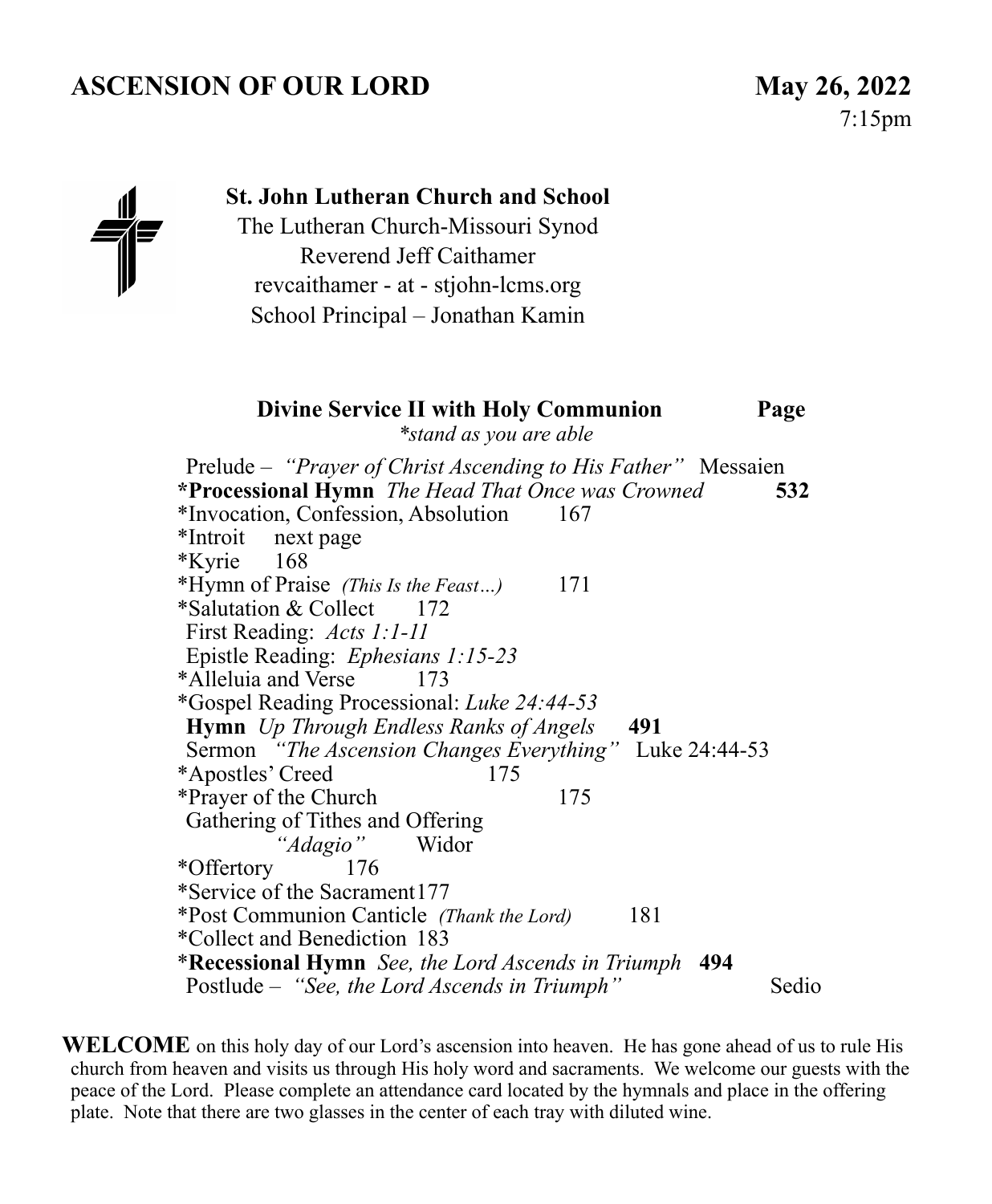**ABOUT THE LORD'S SUPPER**: Our congregation is a member of the Lutheran Church-Missouri Synod, a family of congregations who pledge themselves to teach and to believe the same doctrines. We invite those persons who are members in good standing of a congregation of the Lutheran Church-Missouri Synod or of a church in fellowship with the LCMS to receive the sacrament. We want to express our sincere welcome to guests and to assure them that it is in their spiritual interest that we practice closed communion. Guests desiring to learn more about our beliefs are asked to make an appointment to speak with our pastor.

## **SERVING TODAY**:

 Preaching: Rev. Jeff Caithamer Organist: Keith Williams Elders: Joe & Rick

INTROIT Ps. 110:1, 4-5; antiphon: Ps. 47:5

God has gone up with a shout,<sup>\*</sup> the Lord with the sound of a│trumpet. The Lord says to my Lord: "Sit at my | right hand,\* until I make your enemies your│footstool." The Lord has sworn and will not | change his mind,\* "You are a priest forever after the order of Mel-│chizedek." The Lord is at your right hand;<sup>\*</sup> he will shatter kings on the day│of his wrath. **Glory be to the Father and│to the Son\* and to the Holy│Spirit; as it was in the be-│gining,\* is now, and will be forever. │Amen.**  God has gone up│with a shout,\* the Lord with the sound of a│trumpet.